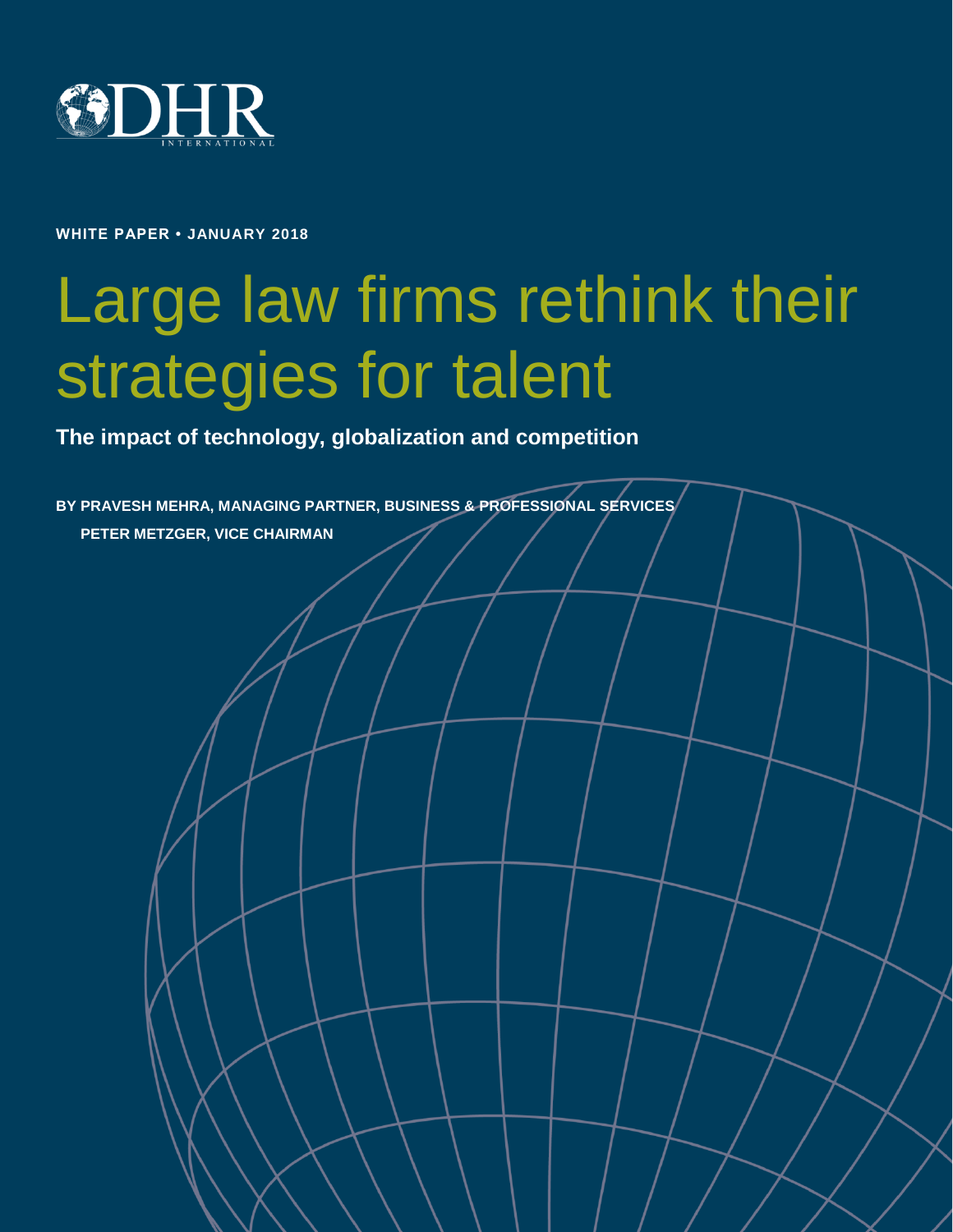### **Executive** Summary

Technology is driving major changes in virtually every business and industry, including law.

The acceleration of compensation programs in the mid-90s resulted in a need to redesign legal processes. Since then automation, digital technologies and the proliferation of online legal resources have disrupted the market even further. Increasingly, law firms are reducing their brick and mortar footprint and rethinking their cost structure. At the same time, domestic law firms are expanding overseas to remain competitive in the marketplace for clients who operate globally, themselves. Competition is emerging from new entities offering streamlined services at lower costs. To meet these challenges new strategies must be applied to recruiting top talent.

Global Expansion One-third of firms featured in the 2010 edition of Chambers Student have since undergone major mergers, and many others are considering that option. Firms including CMS, Orrick, Mayer Brown, Eversheds, Olswang, BLP and Ince & Company have all considered mergers recently, or are doing so now. In the first quarter of 2017, 28 mergers occurred, two of them between Am Law 100 firms, five of them of the cross-border variety and others acquisitions of smaller U.S. firms.

> There are many reasons that mergers take place, the two most common factors in 2017 being financial dispositions and a push for global expansion that is largely industrywide. That, in a nutshell, encapsulates a growing need: an increased demand for M&A leaders with experience that includes proven performance on global platforms.

> Brexit poses a significant threat to firms that have engaged in global expansion and mergers overseas, and isolationist movements in other countries threaten to complicate the problem further. The regulatory implications of Brexit will drive business for law firms as clients seek information and advice on how EU-mandated rules and regulations affect their areas.

## The Impact of **Technology**

Technology developed to exploit data driven insights will play an ever greater role in a new legal environment as processes are streamlined, relationships are enhanced and future revenue sources are mined. The technology that increases online service delivery and the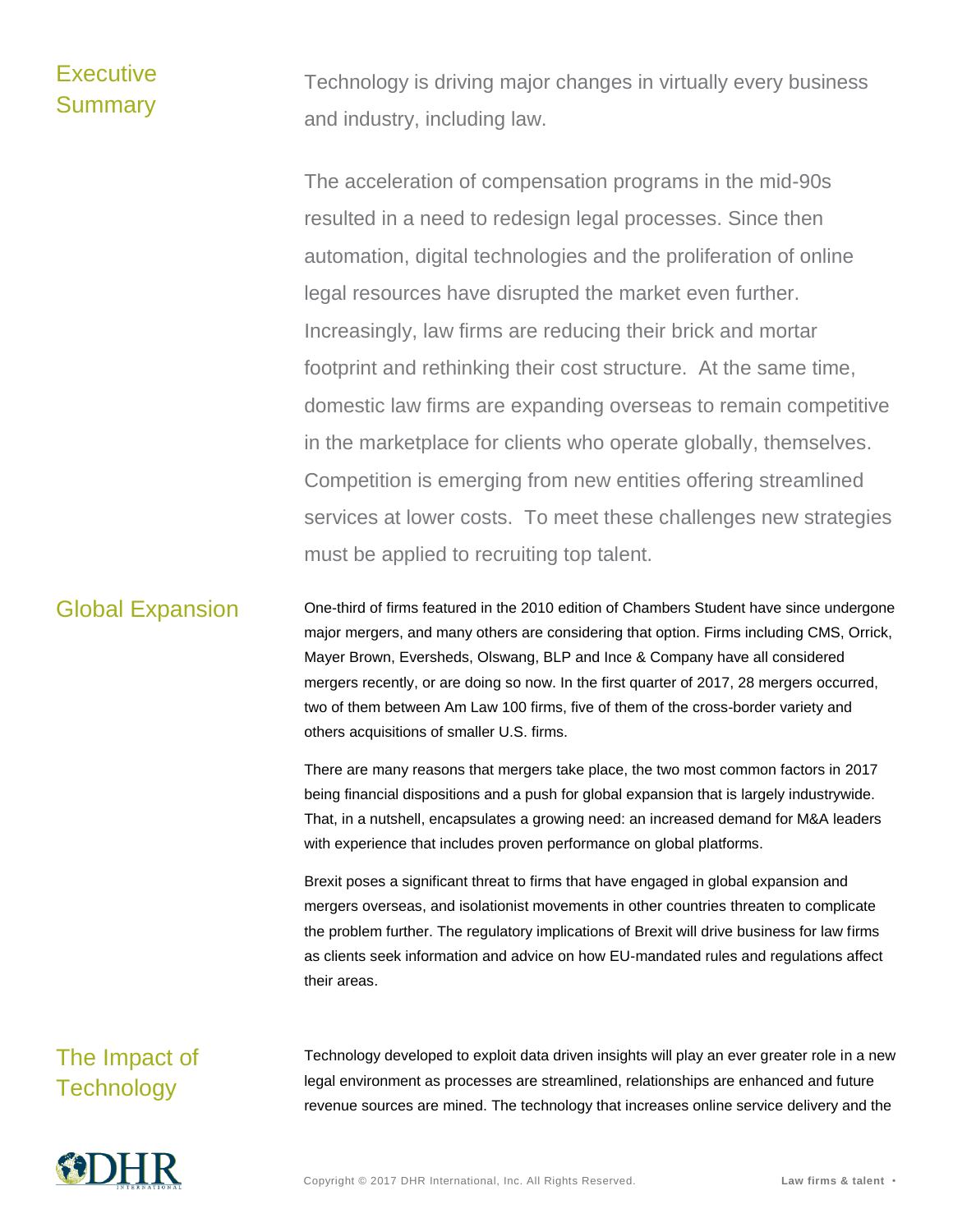development of new business models may very well blur the lines between in-house and external firms, if not eliminate them completely, especially as lawyers are able to move easily from one to the other. And, beyond that, artificial intelligence implemented through smart devices and applications will alter the roles of both people and machines, and what clients expect from both.

Not only is technology changing how business is created, done and delivered, it is doing so at lightning speed. Most, if not all, of the AM Law 50 firms are using technology to streamline processes, discovery and documentation. Software exists that enables access to algorithms and databases that speed the resolution of complex legal problems, and the massive law libraries, and the librarians who staffed them, are a thing of the past. As the practice of law becomes truly international and firms must grapple with complexities that increase not only in number, but in nature, the power of technology must be continually harnessed and developed to meet the specific needs of the law industry.

The importance of information security, and the serious consequences of breaches, are further underscored by the increasingly common practice of working remotely as law firms grow. Now, secure systems and firewall protection not only have to be stronger than ever, they must extend far past the office, itself.

Right now, the average system breach costs around \$4 million, yet few firms are investing in the implementation of improved systems and greater protection. The telecommuting trend in law necessitates strong, dynamic IT departments and leaders who can execute important technology related decisions. Not only that, they must stay ahead of the curve as technology develops and becomes even more widespread, which can increase susceptibility to disruption.

### Competition from the Big Four

The Big Four accounting firms' push in legal services was accelerated by the recent announcement of PriceWaterhouse Cooper's (PwC) launch of a law firm in the US, ILC Legal. A market-based decision driven by clients seeking advice on international coverage on transactions, "from planning to execution," says Richard Edmonson, the head of PwC Legal's international business reorganizations practice. "We don't regard ourselves as a traditional law firm. We don't look at legal services in isolation – it's just one part of a broader offering."

A survey conducted by ALM Intelligence found that two-thirds of respondents were "concerned" about competition from accounting firms and other alternative service providers, and 45% consider them a "major threat."

# Expanding Service **Offerings**

The Altman Weil 2016 "Law Firms in Transition" survey found that 19% of senior leaders believe that their firms are losing business to "non-law providers" and more than 80% see this competitive threat as permanent. Some law firms are confronting competition from Legal Services Outsourcing (LSO)-type services by offering similarly structured services, themselves.

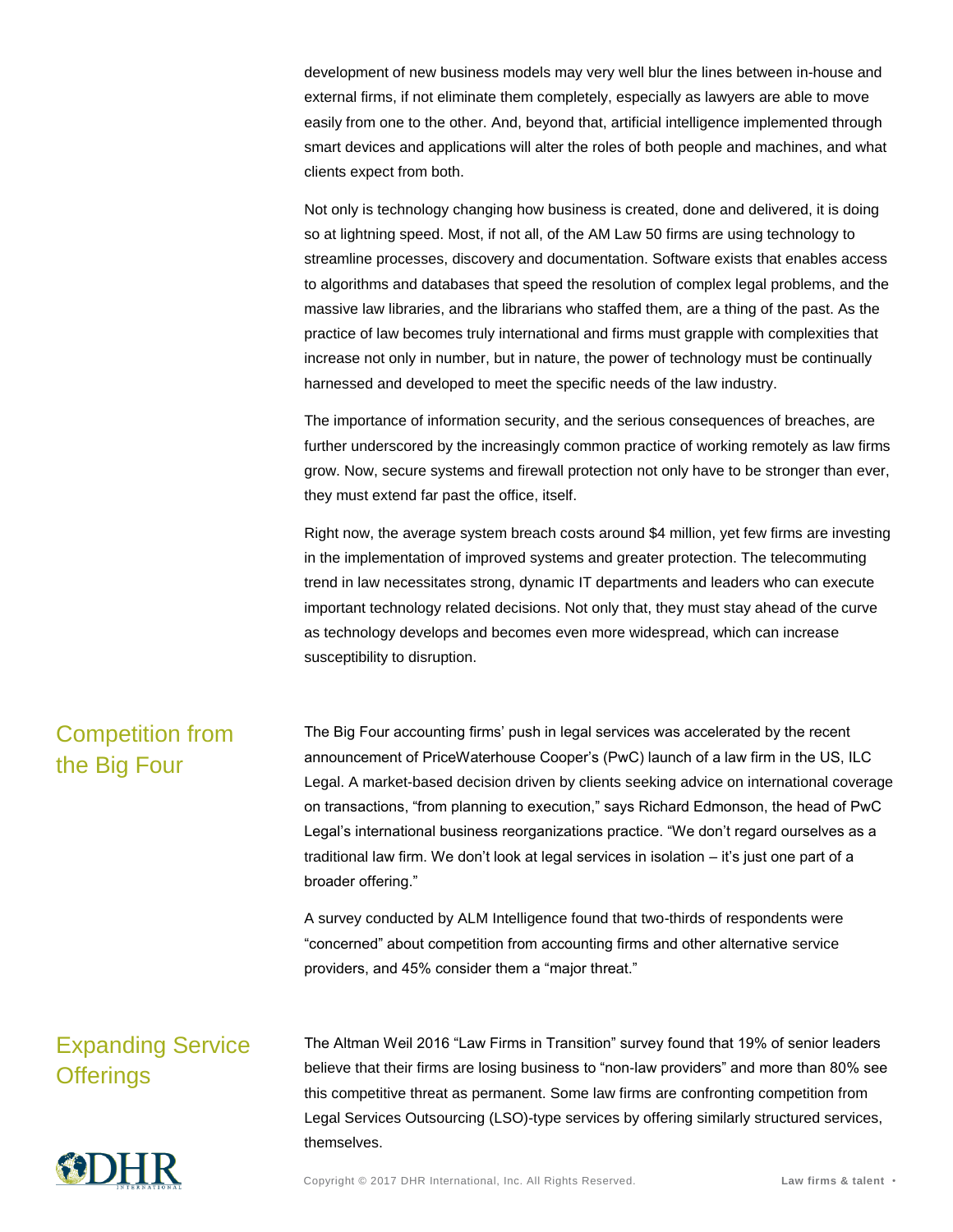Examples of alternative staffing by major firms include Fenwick's FLEX; Lawyers on Demand, from Berwin Leighton Paisner; and Orrick's in-house team dedicated to largescale litigation document review and a few transactional services.

Whether through investment, joint ventures or organic builds, firms are beginning to offer subscription services to their clients and act as publishers and data providers to create new revenue streams and differentiate themselves. For example, labor and employment from Jackson Lewis launched a data analytics practice group, which includes statisticians as well as lawyers. They will not only support the firm's legal work, such as providing damage estimates, but help clients with non-legal projects, such as determining their optimal headcount.

Marketing Big law firms have seen the value of establishing themselves as brands. In fact, writes Micah U. Buchdahl in the ABA's Law Practice magazine, "branding is not optional. Every law firm, practice group and individual lawyer has a brand. Ideally, you want to control the message to the best of your ability. But it takes planning, strategy, implementation and ongoing monitoring to be truly effective."

> A recent Bloomberg Law/Legal Marketing Association report described how law firms are making use of technology driven marketing. In fact, it found that among marketing areas in which law firms of all sizes were planning spending increases in the next two years, 66% were investing in technology.

> As the importance of branding and marketing grows even more, the effective maintenance of consistency and presentation can be entrusted to marketing leaders and executives from other industries. The skill sets and experience in other realms makes them well suited to assume those roles within law firms.

Hiring Talent Cyberspace, intellectual property and heavy deregulation are driving the need for talent that is technologically savvy. Professionals with solid undergraduate degrees, PhDs in mechanical and chemical engineering and, on top of all that, a law school diploma, are hot commodities.

> But, as the world continues to change and technologies advance, organizations need to reexamine their structure, roles and capabilities. This could lead to hiring of nontraditional talent into the organization. Several firms are already hiring Directors of Information Security, Risk Management and Security Audit. Others are bringing in expertise in Data Analytics, Process Automation, Cloud Architecture and Machine Learning. The role of finance, marketing, administration and shared services is expanding as well.

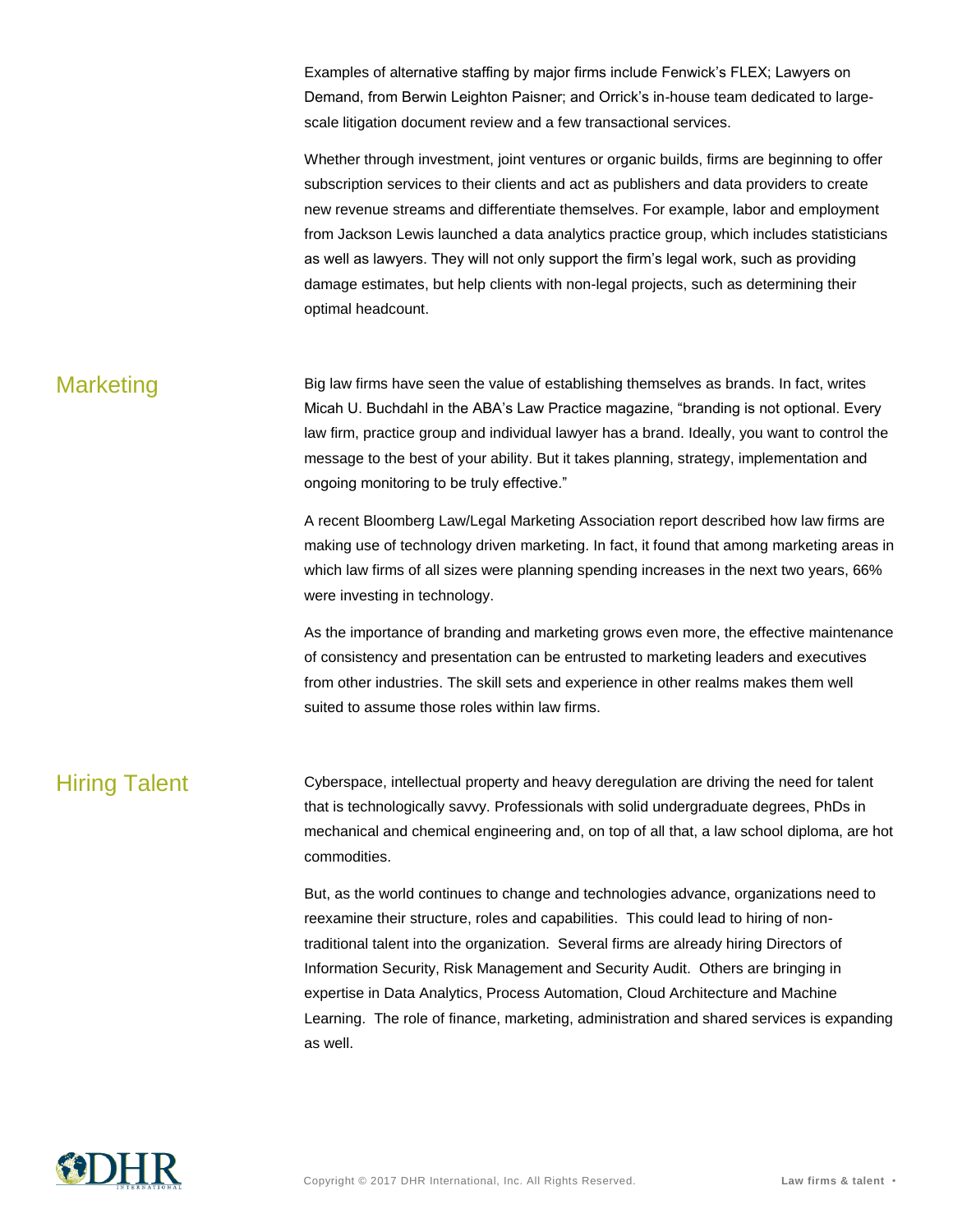In finding leaders and managers who will adapt law firms to these changes to meet client needs and drive profitability, a broader net must be cast for candidates whose experience and qualifications fall outside of the expected and traditional. Search teams must be more open to a wider range of talent from other professional services firms, technology companies and other advanced industries, and follow the lead of experts in finding, recruiting and hiring a new breed of professional. One that brings technology-based skill sets to the table, but with the flexibility and drive to use their knowledge in service of an industry that is typically resistant to change.

Diversity **According to Jim Leipold, Executive Director at the National Association Law Placement,** minorities are overrepresented in entry-level positions, but diversity levels decline from summer associates classes, to associates, to partners. That drop-off, Leipold said, "underscores that retention and promotion remain the primary challenges that law firms face with respect to diversity."

> In fact, states an article on law360.com, "firms can learn from their corporate clients and begin to build gender goals and incentives into compensation and bonus packages to encourage engagement and demonstrate commitment."

Sodexo and Kraft, for example, include diversity related metrics in incentive packages for their executives, and Microsoft's Law Firm Diversity Program offers bonuses in terms of a percentage of legal fees billed to Microsoft based on proactive diversity initiatives at those firms, and within the teams servicing Microsoft.

Big law firms would be advised to recruit and hire diversity leaders from other industries who are familiar with the strategies necessary to drive culture change in D&I. Professional services firms, in particular, have long been recognized as leaders in creating culture change within their own organizations, and it follows that those types of companies are a rich source for senior managers and leaders who are proven change agents.

Conclusion The changes in the very structure of how law firms do business, drive growth and evolve globally will require strategies that are new, and dynamic enough to adapt and change, as well. Cooley LLP, Hunton & Williams and Covington Burling are just a few of the major firms that DHR International has helped to recruit and hire talent to manage that change. By necessity, other firms must consider new leaders will come from largely nontraditional sources. The makeup, service offerings and expectations of the 21st century law firm operating internationally are fluid and unlikely to stabilize into a predictable, static business model.

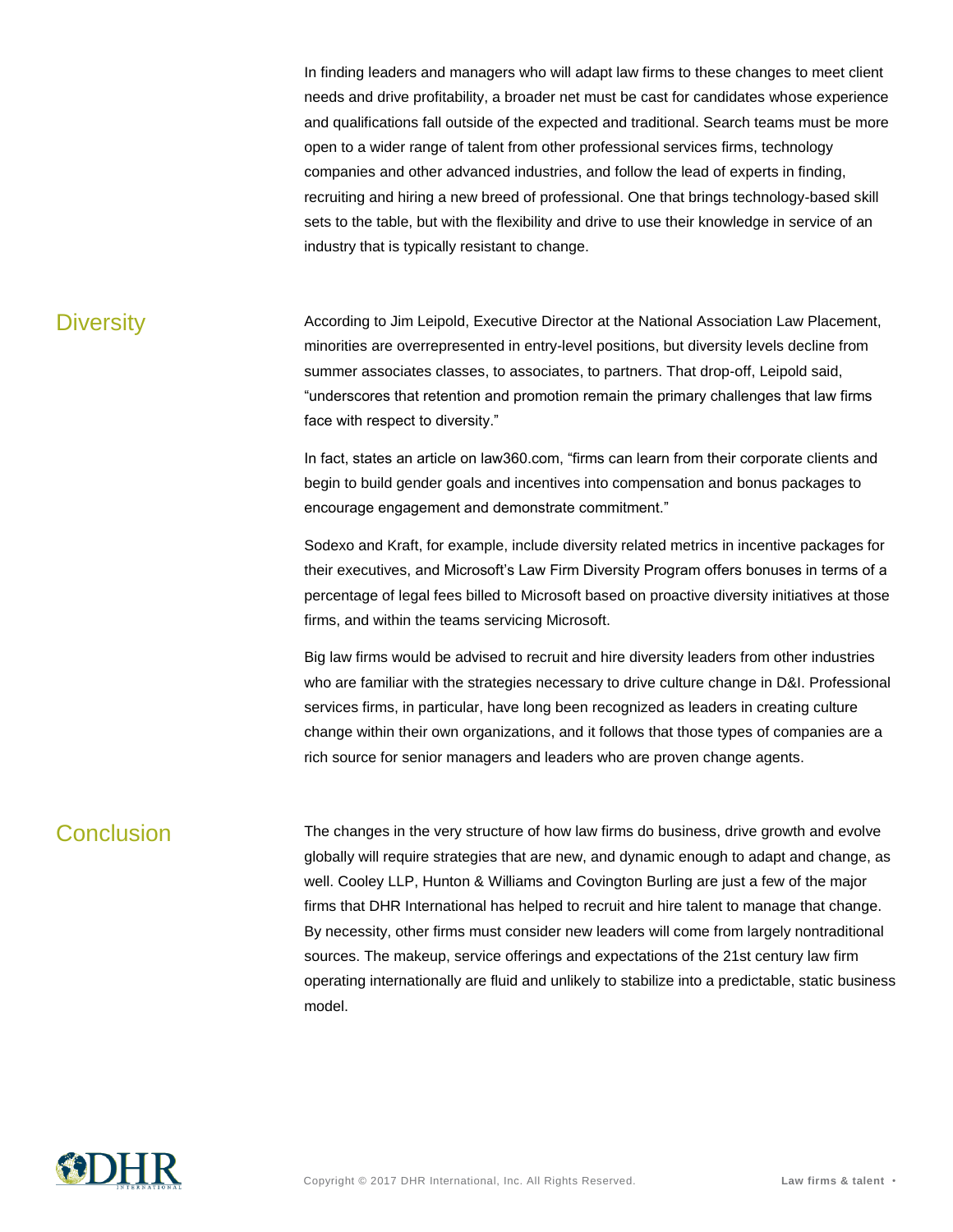Long-term stability and growth means embracing, enthusiastically and without reservation, the new paradigm, new approaches, disruption and the positive opportunities it offers. The new faces and skill sets that will drive profitability must be sought from what may have once been thought of as unusual places, but they must be made welcome, genuinely respected and appreciated as they take their place, and a prominent one, at that, at the table.